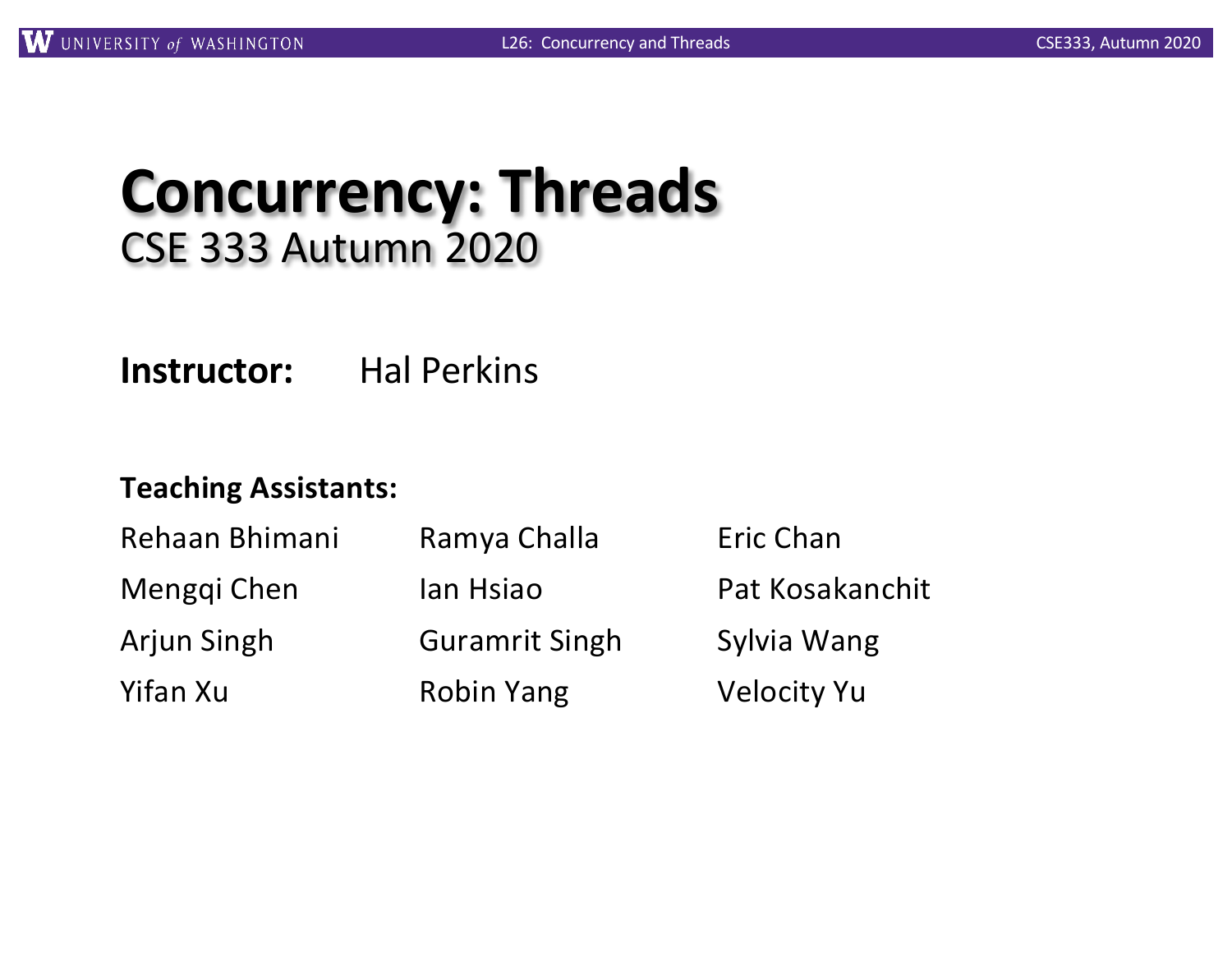# **Administrivia**

- $\div$  Last exercise ex17 out now, due Monday
	- Concurrency using pthreads
- $\cdot$  hw4 due Thursday night next week
	- <panic>If you haven't started yet</panic>
	- Usual late days (max 2) available if you have any left
	- § Please be careful about inappropriate copying of solution code from others or found on the web. (Let's not have problems this late in the quarter)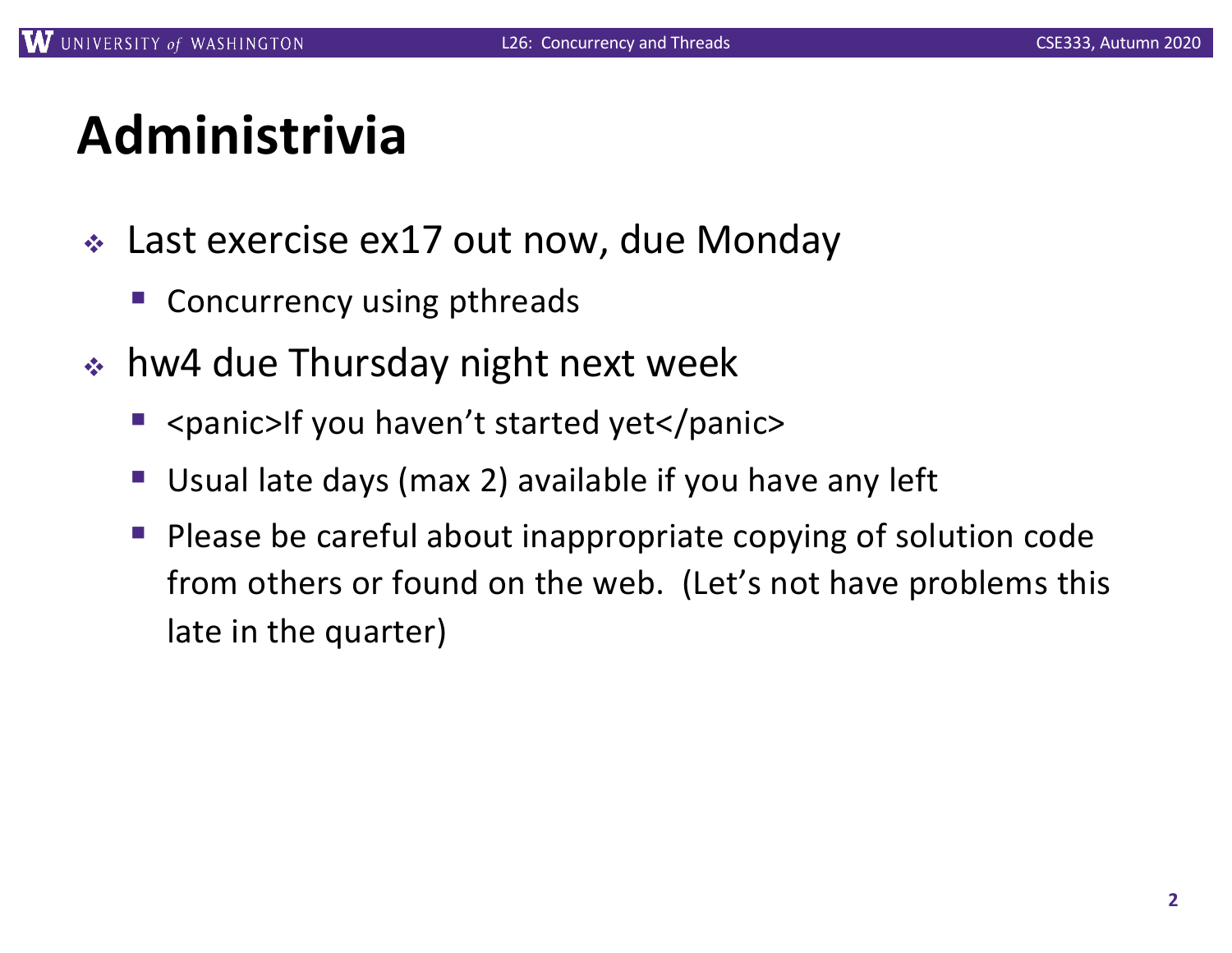## **Some Common hw4 Bugs**

- ◆ Your server works, but is really, really slow
	- Check the 2<sup>nd</sup> argument to the QueryProcessor constructor
- $\div$  Funny things happen after the first request
	- Make sure you're not destroying the HTTPConnection object too early (*e.g.* falling out of scope in a while loop)
- ◆ Server crashes on a blank request
	- § Make sure that you handle the case that **read**() (or **WrappedRead**()) returns **0**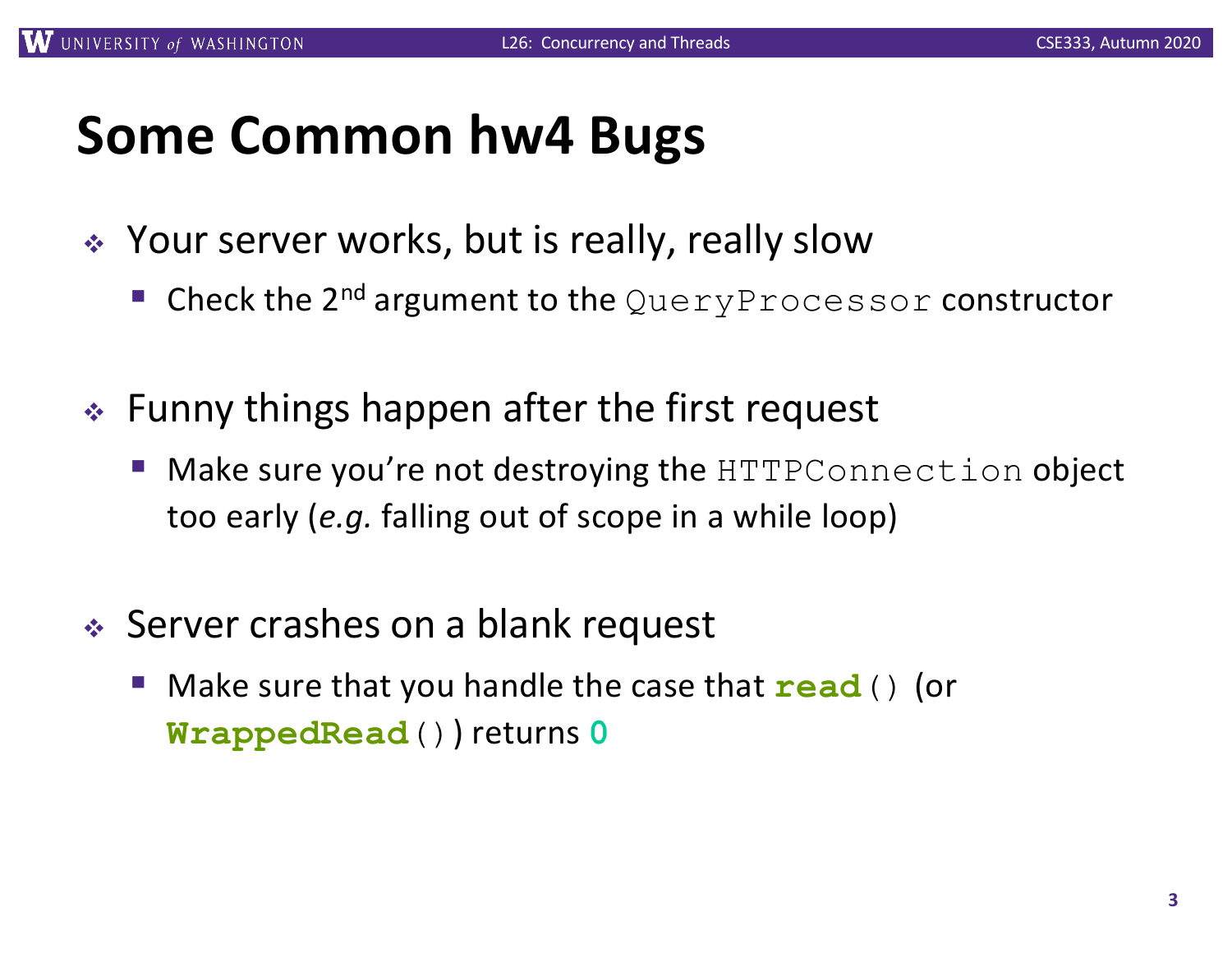## **Previously…**

- ◆ We implemented a search server but it was sequential
	- § Processes requests one at a time regardless of client delays
	- Terrible performance, resource utilization
- ◆ Servers should be concurrent
	- Different ways to process multiple queries simultaneously:
		- Issue multiple I/O requests simultaneously
		- Overlap the I/O of one request with computation of another
		- Utilize multiple CPUs or cores
		- Mix and match as desired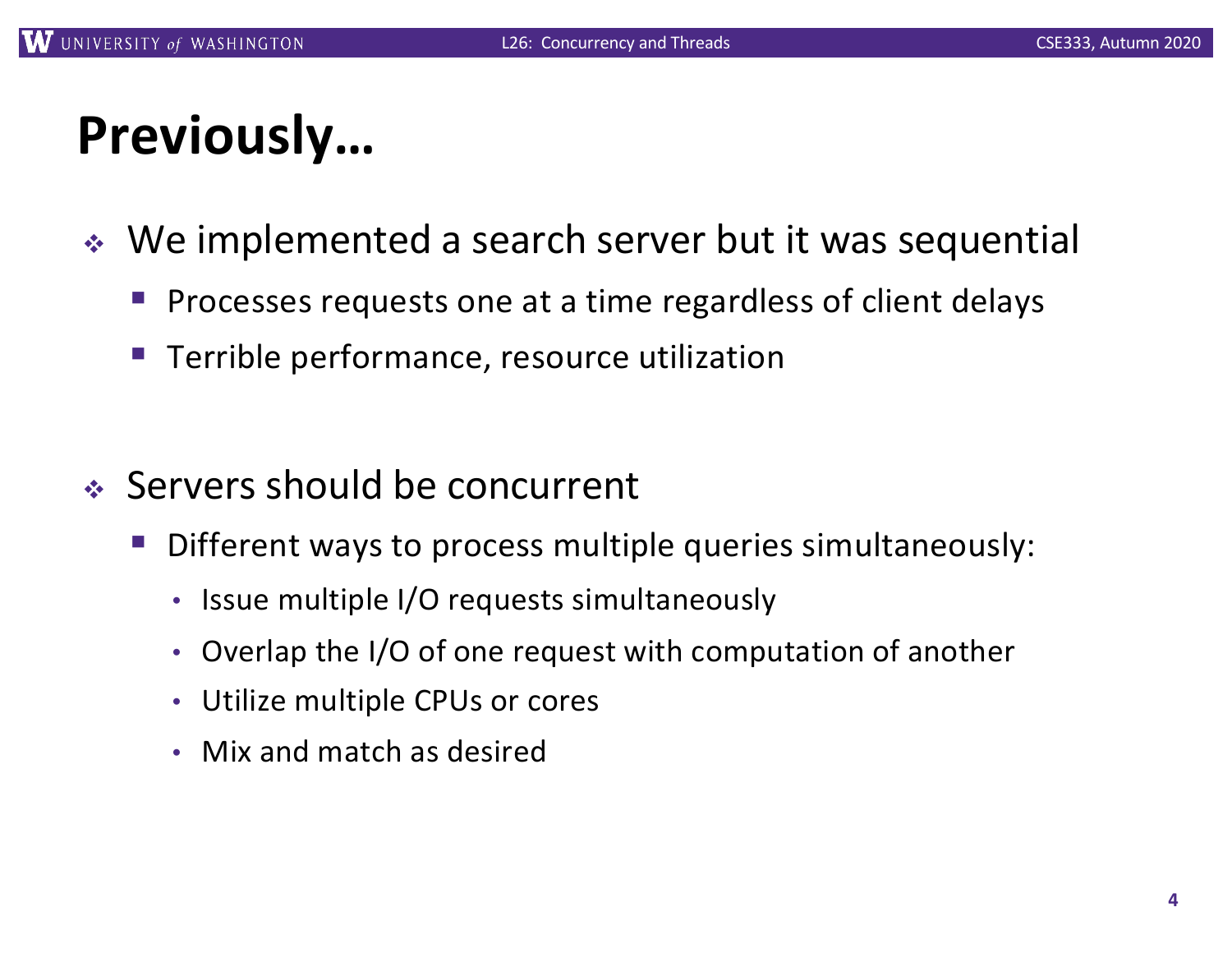# **Outline (next two lectures)**

- ◆ We'll look at different searchserver implementations
	- Sequential
	- § Concurrent via dispatching threads **pthread\_create**()
	- § Concurrent via forking processes **fork**()
	- § Concurrent via non-blocking, event-driven  $1/O - select()$ 
		- We won't get to this  $\odot$

<sup>v</sup> Reference: *Computer Systems: A Programmer's Perspective*, Chapter 12 (CSE 351 book)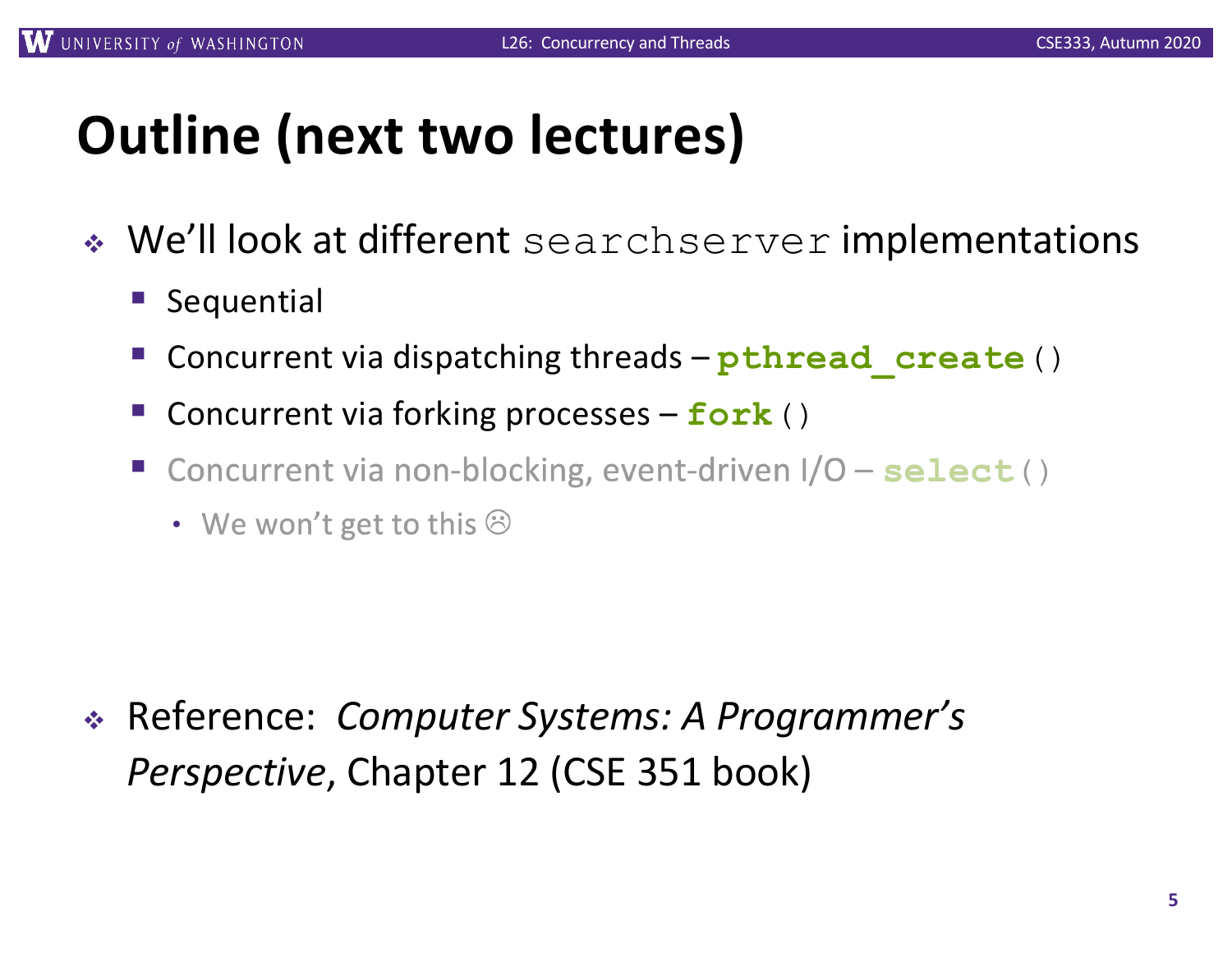# **Sequential**

#### <sup>v</sup> Pseudocode:

```
listen_fd = Listen(port);
while (1) {
  client fd = accept(listen fd);
  buf = read(client fd);
  resp = ProcessQuery(buf);
  write(client fd, resp);
  close(client_fd);
}
```
\* See searchserver sequential/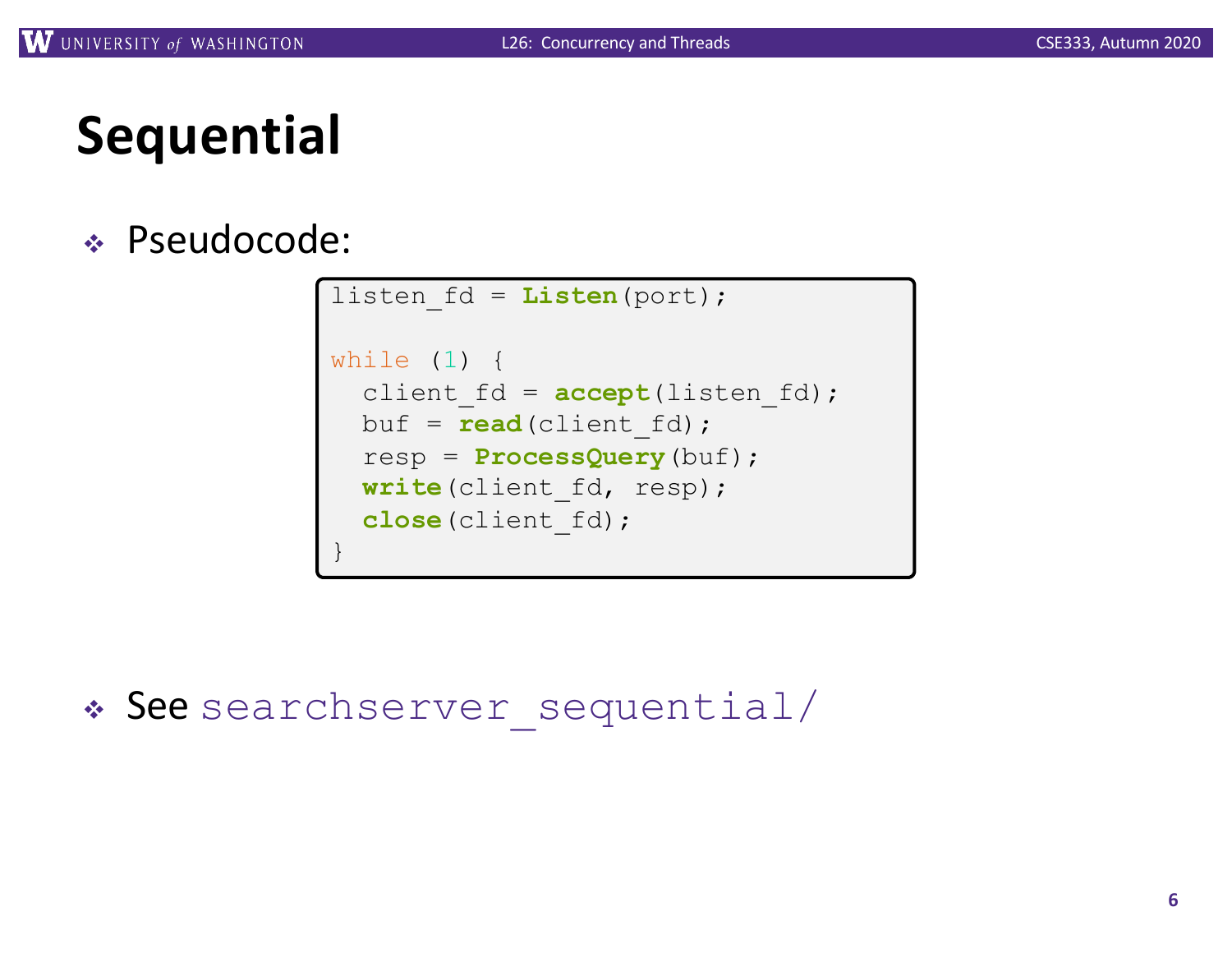# **Whither Sequential?**

- <sup>v</sup> Advantages:
	- Super(?) simple to build/write
- <sup>v</sup> Disadvantages:
	- **Incredibly poor performance** 
		- One slow client will cause *all* others to block
		- Poor utilization of resources (CPU, network, disk)

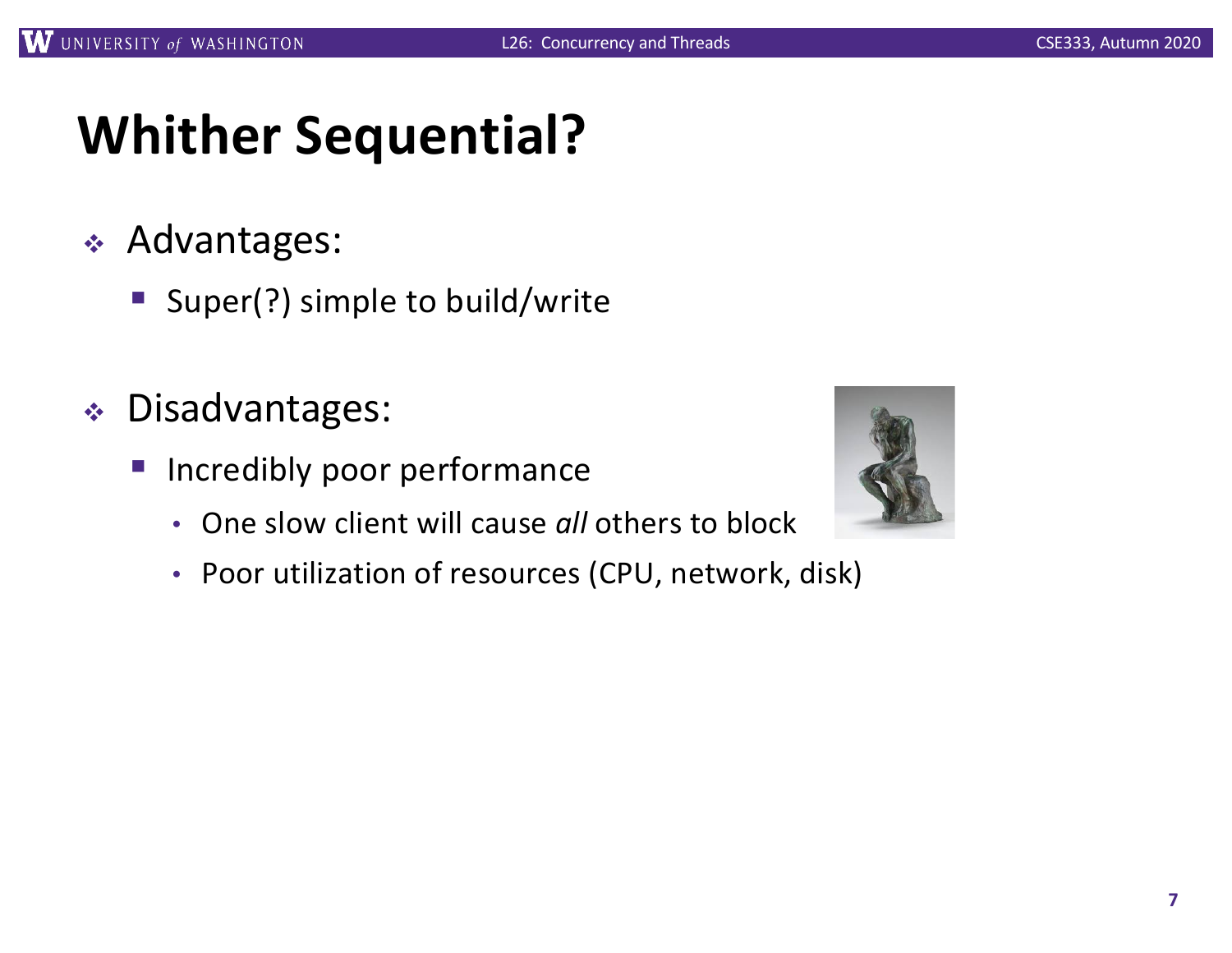## **Threads**

- **Exercise 13 Threads are like lightweight processes** 
	- They execute concurrently like processes
		- Multiple threads can run simultaneously on multiple CPUs/cores
	- § Unlike processes, threads cohabitate the same address space
		- Threads within a process see the same heap and globals and can communicate with each other through variables and memory
			- But, they can interfere with each other need synchronization for shared resources
		- Each thread has its own stack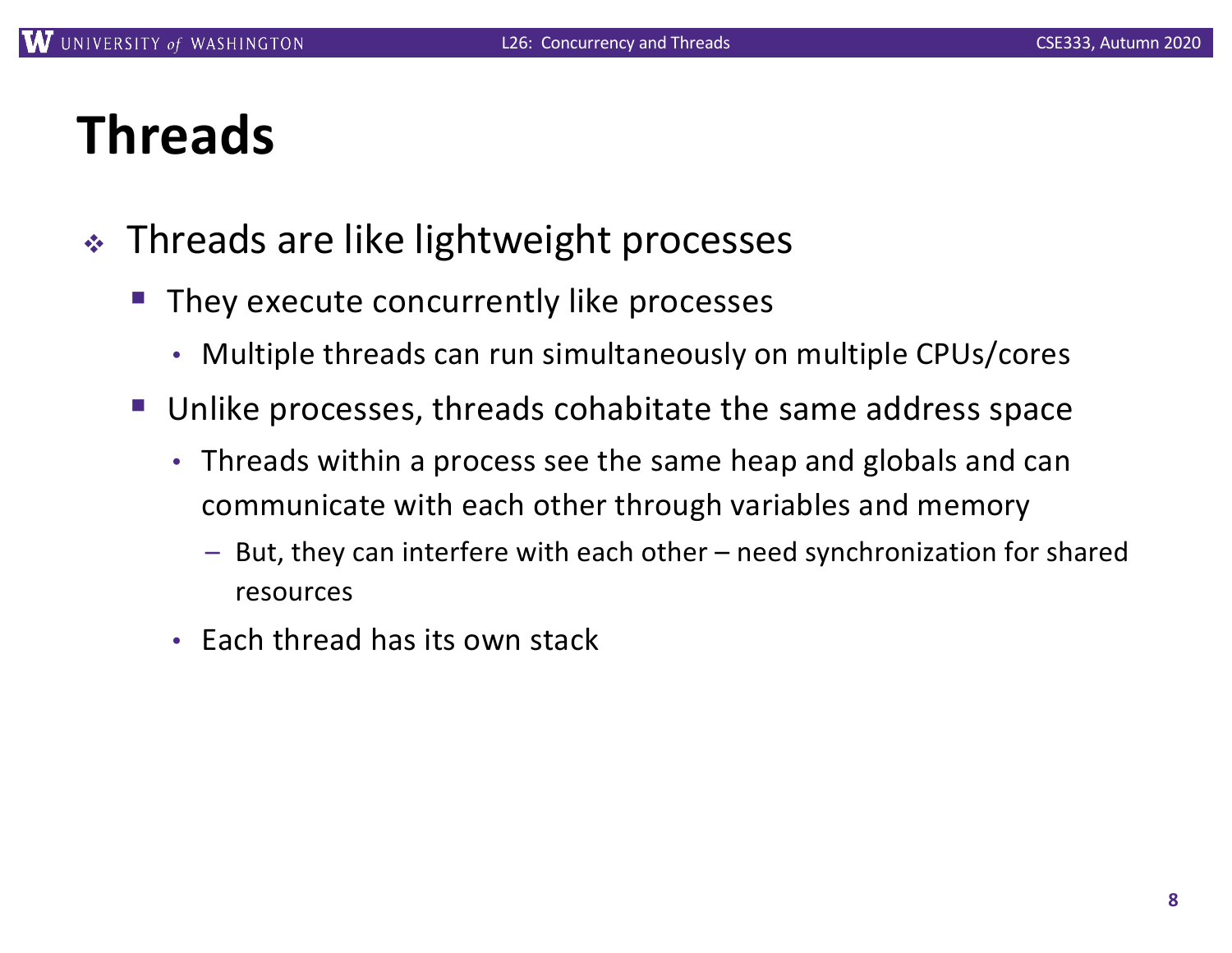## **Threads and Address Spaces**



- $\triangleleft$  Before creating a thread
	- § One thread of execution running in the address space
		- One PC, stack, SP
	- § That main thread invokes a function to create a new thread
		- Typically **pthread\_create**()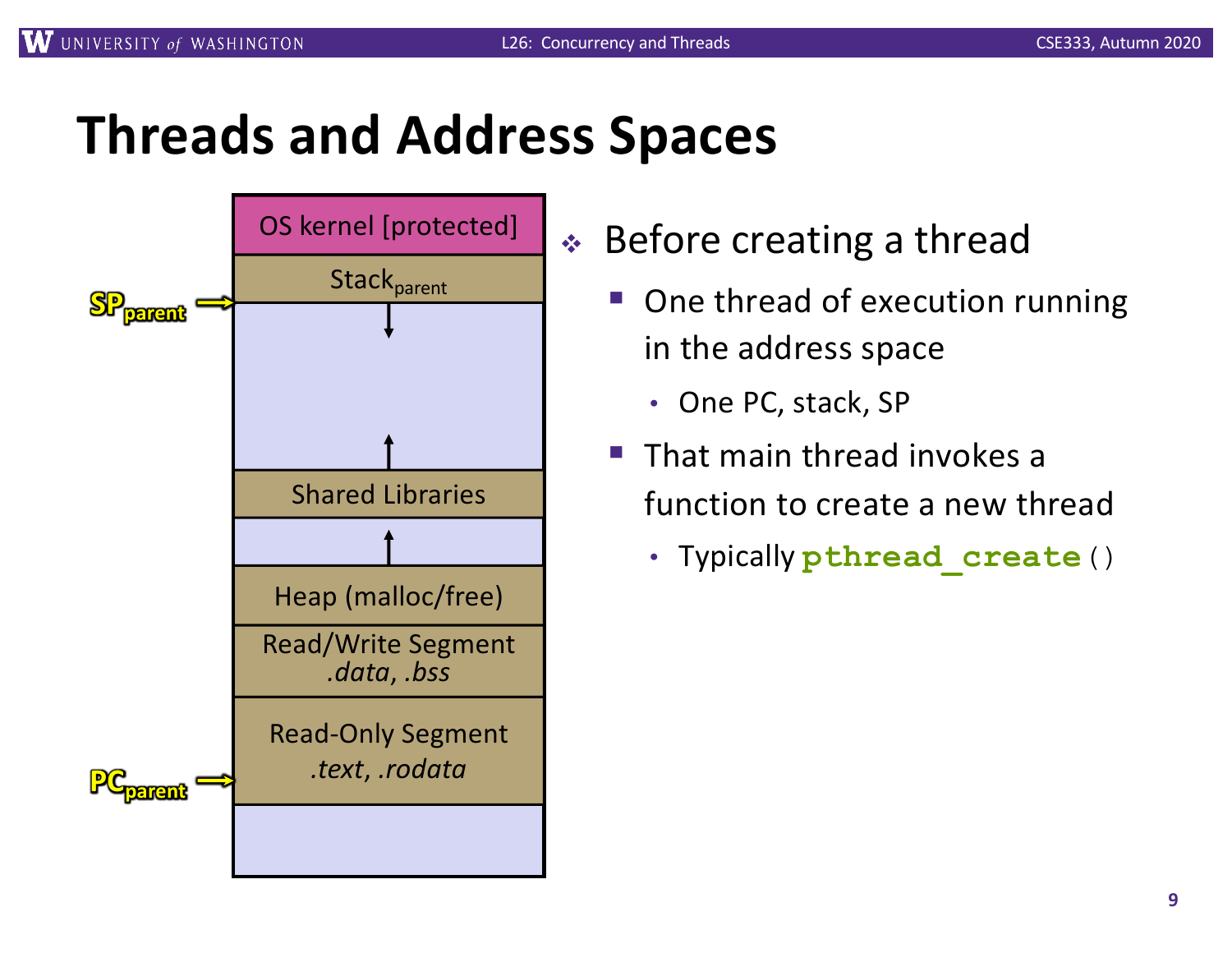## **Threads and Address Spaces**



- After creating a thread
	- **Two threads of execution running** in the address space
		- Original thread (parent) and new thread (child)
		- New stack created for child thread
		- Child thread has its own PC, SP
	- § Both threads share the other segments (code, heap, globals)
		- They can cooperatively modify shared data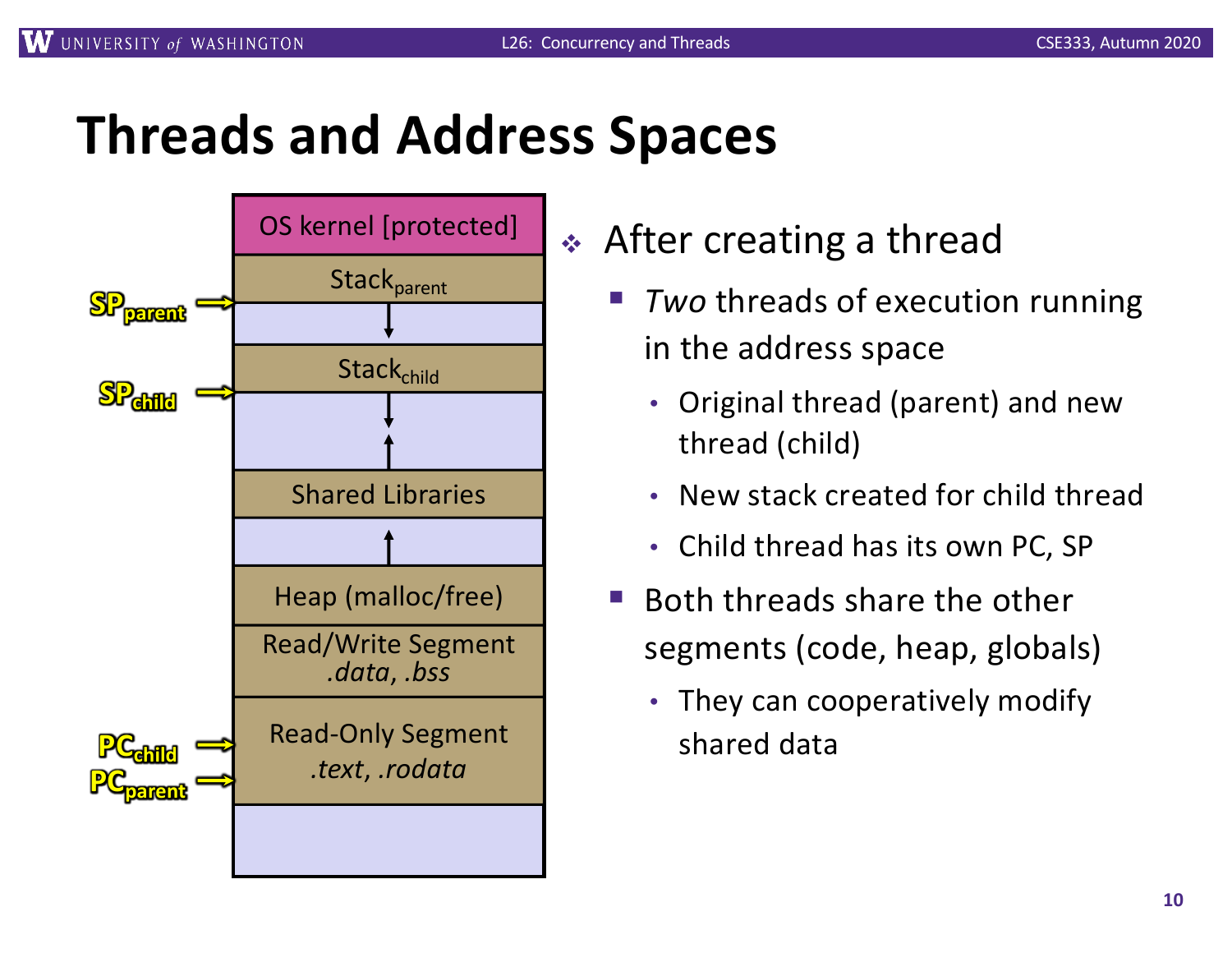## **pthreads Threads**

#### $\frac{1}{2}$ int **pthread\_create**( pthread t\* thread, const pthread attr t\* attr, void\* (\*start\_routine)(void\*), void\* arg);



\* See thread example.cc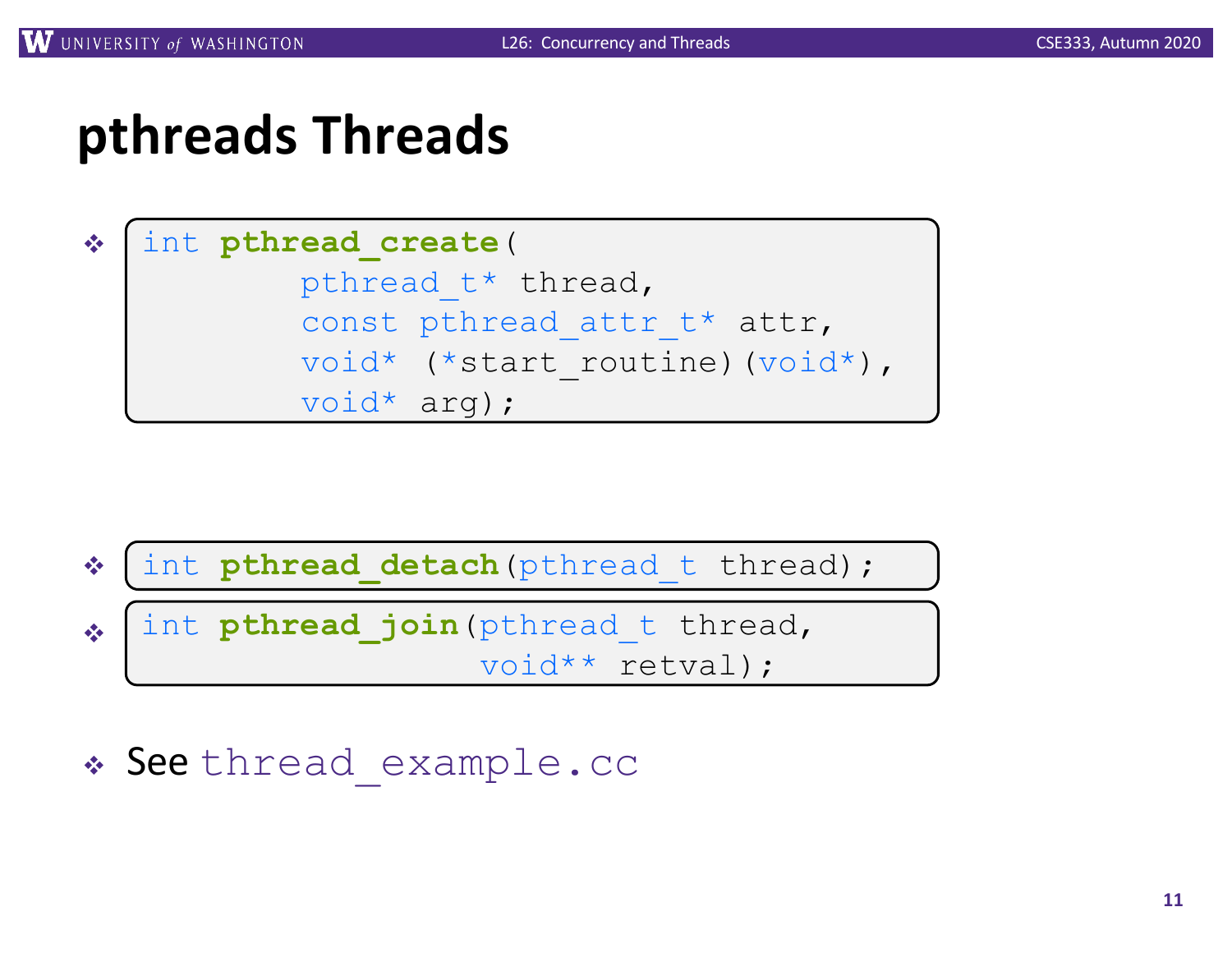## **Concurrent Server with Threads**

- <sup>v</sup> A single *process* handles all of the connections, but a parent *thread* dispatches (creates) a new thread to handle each connection
	- The child thread handles the new connection and then exits when the connection terminates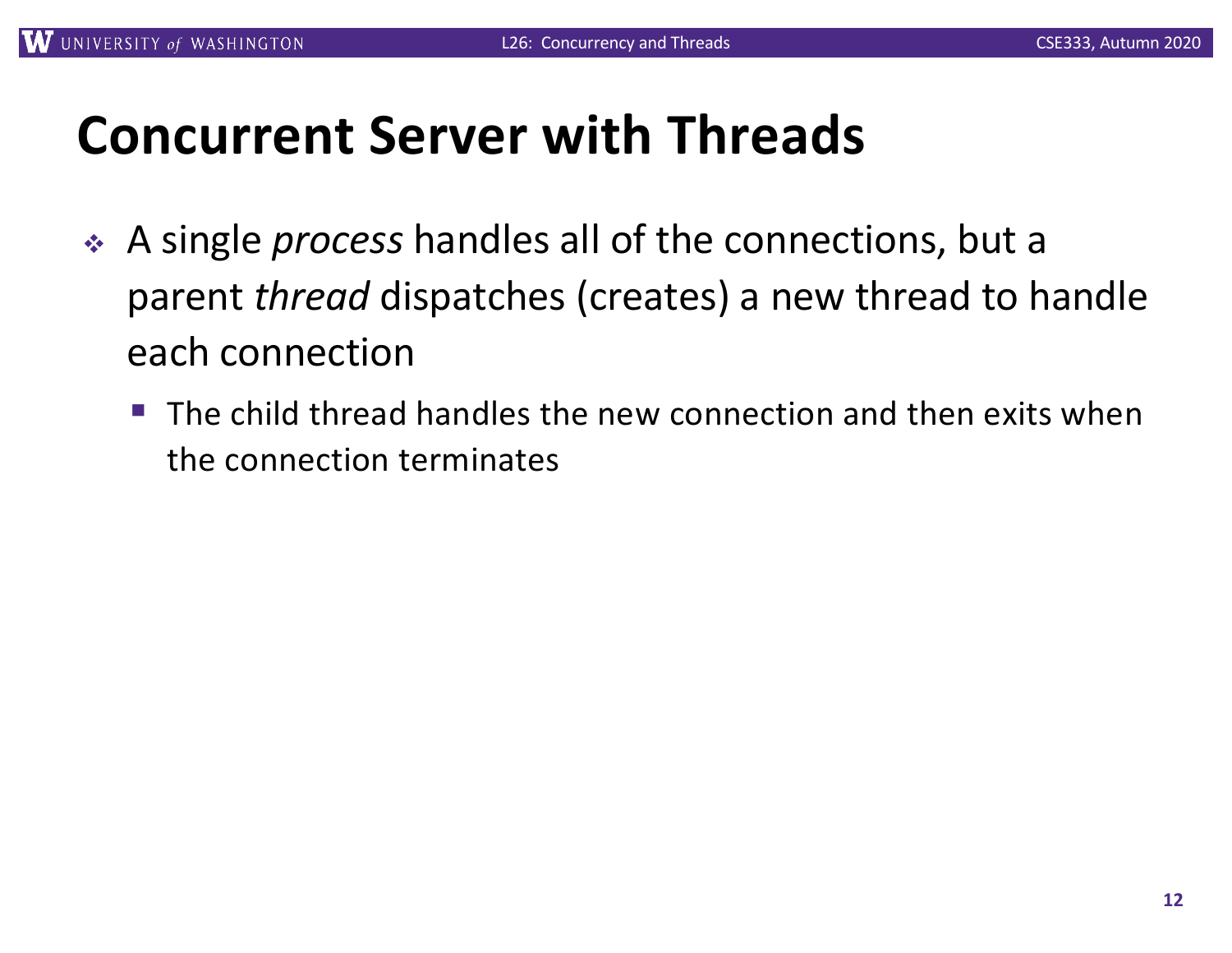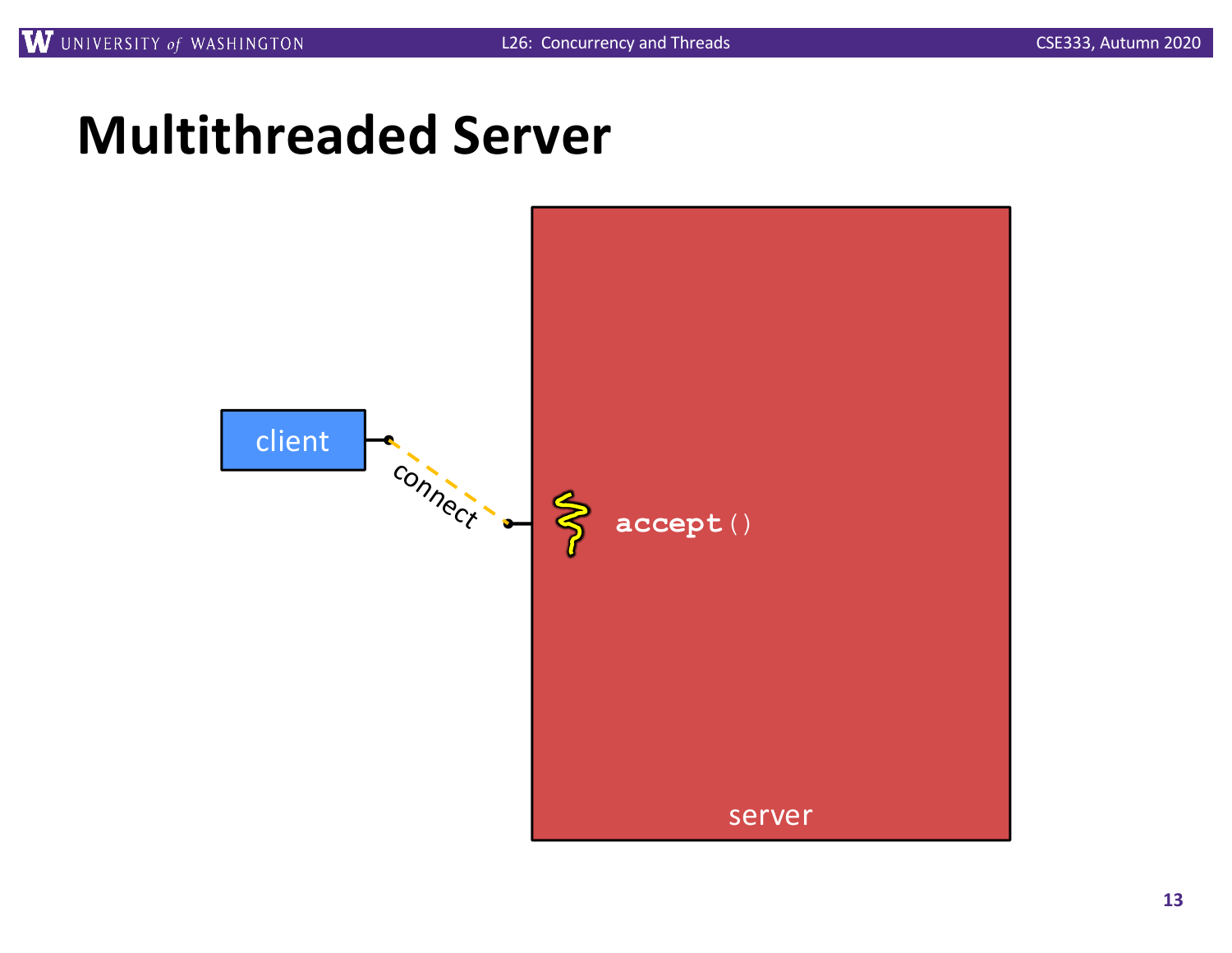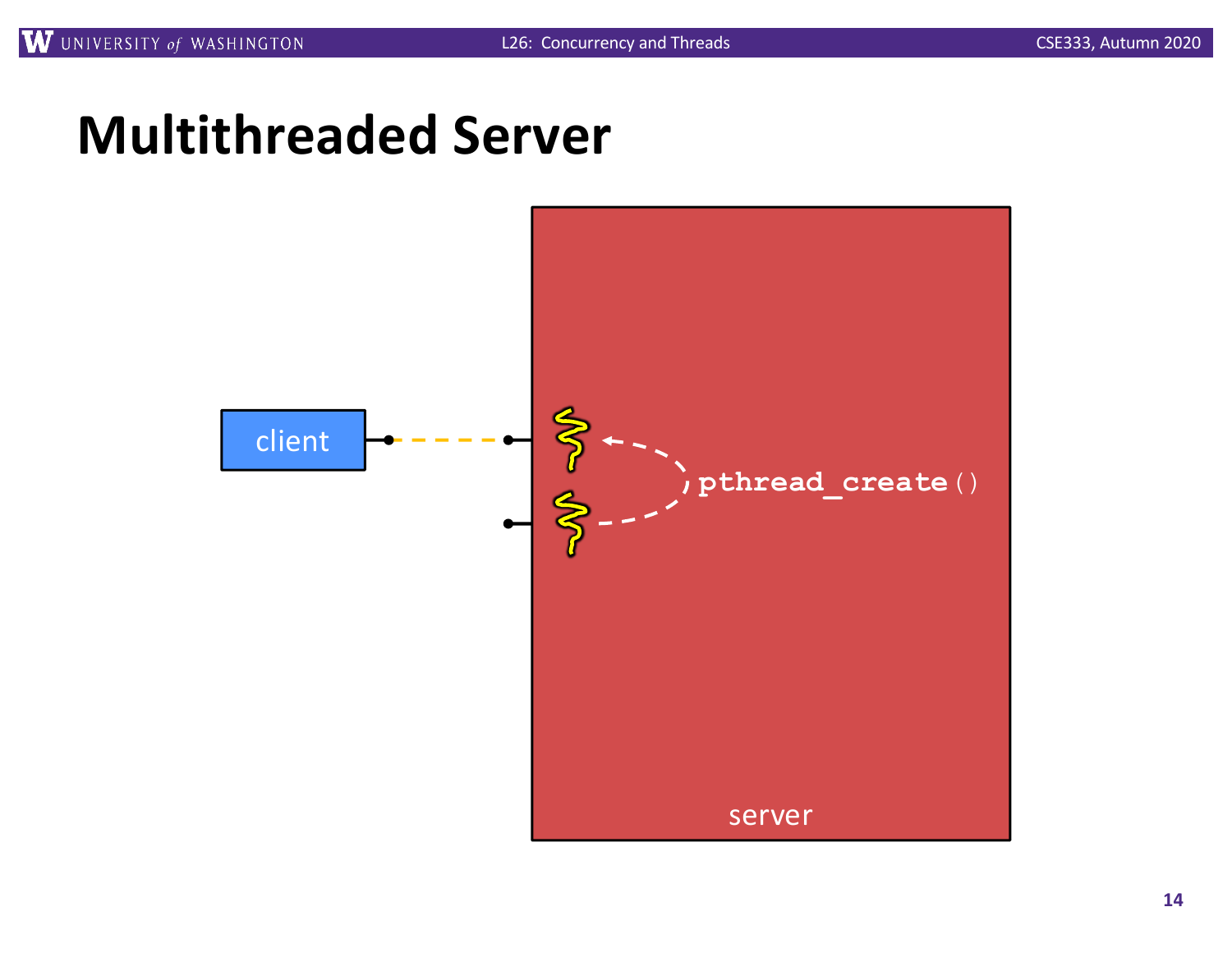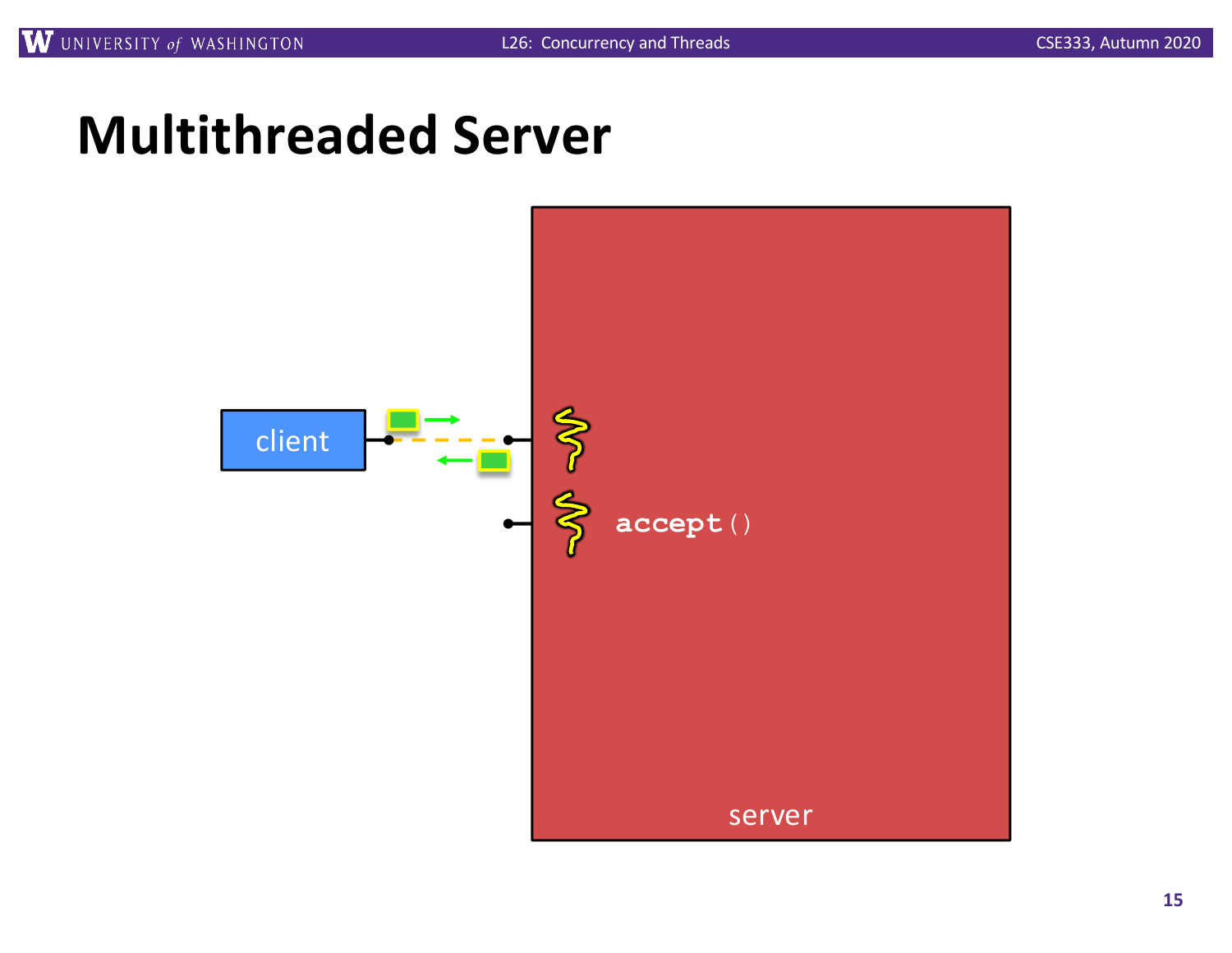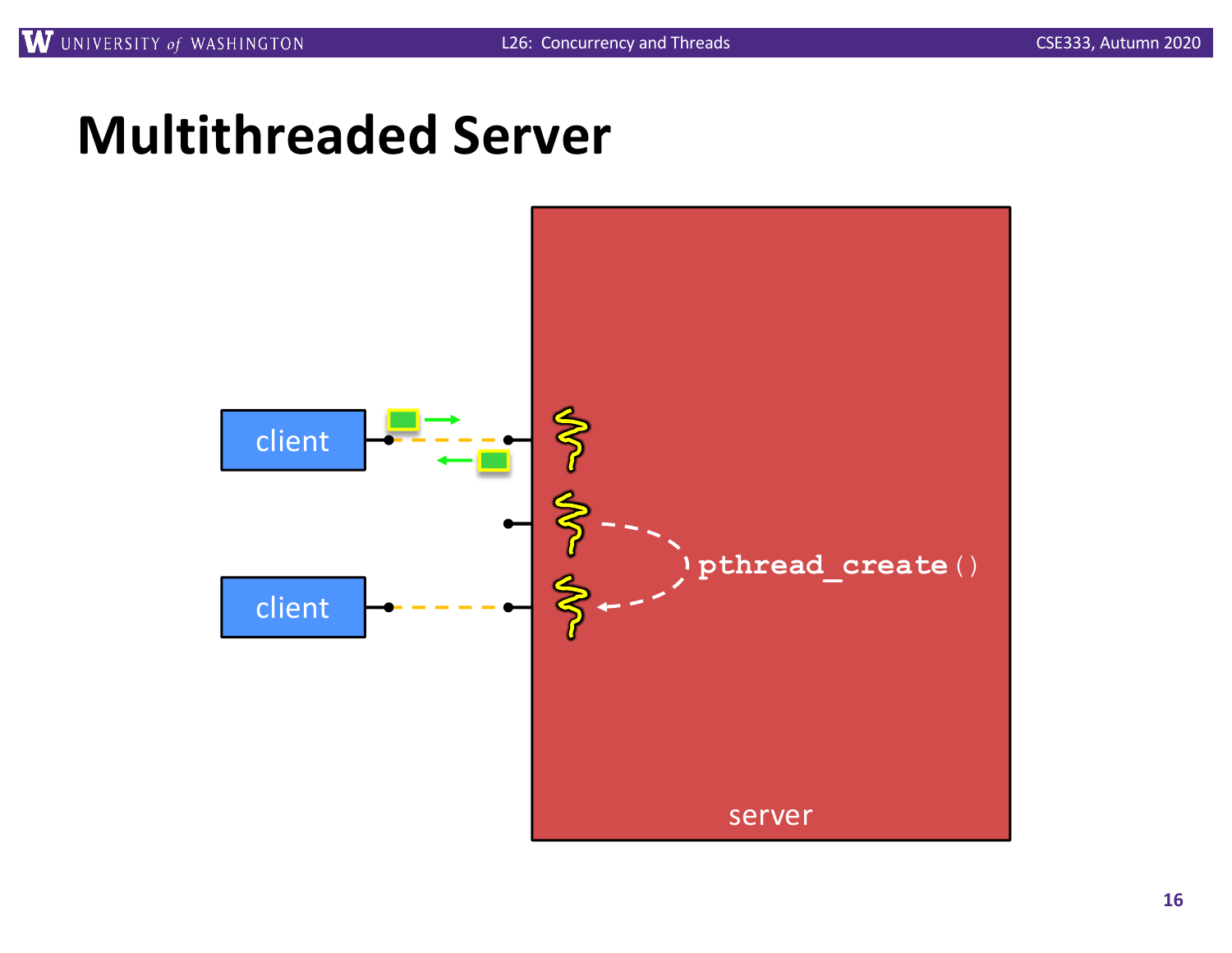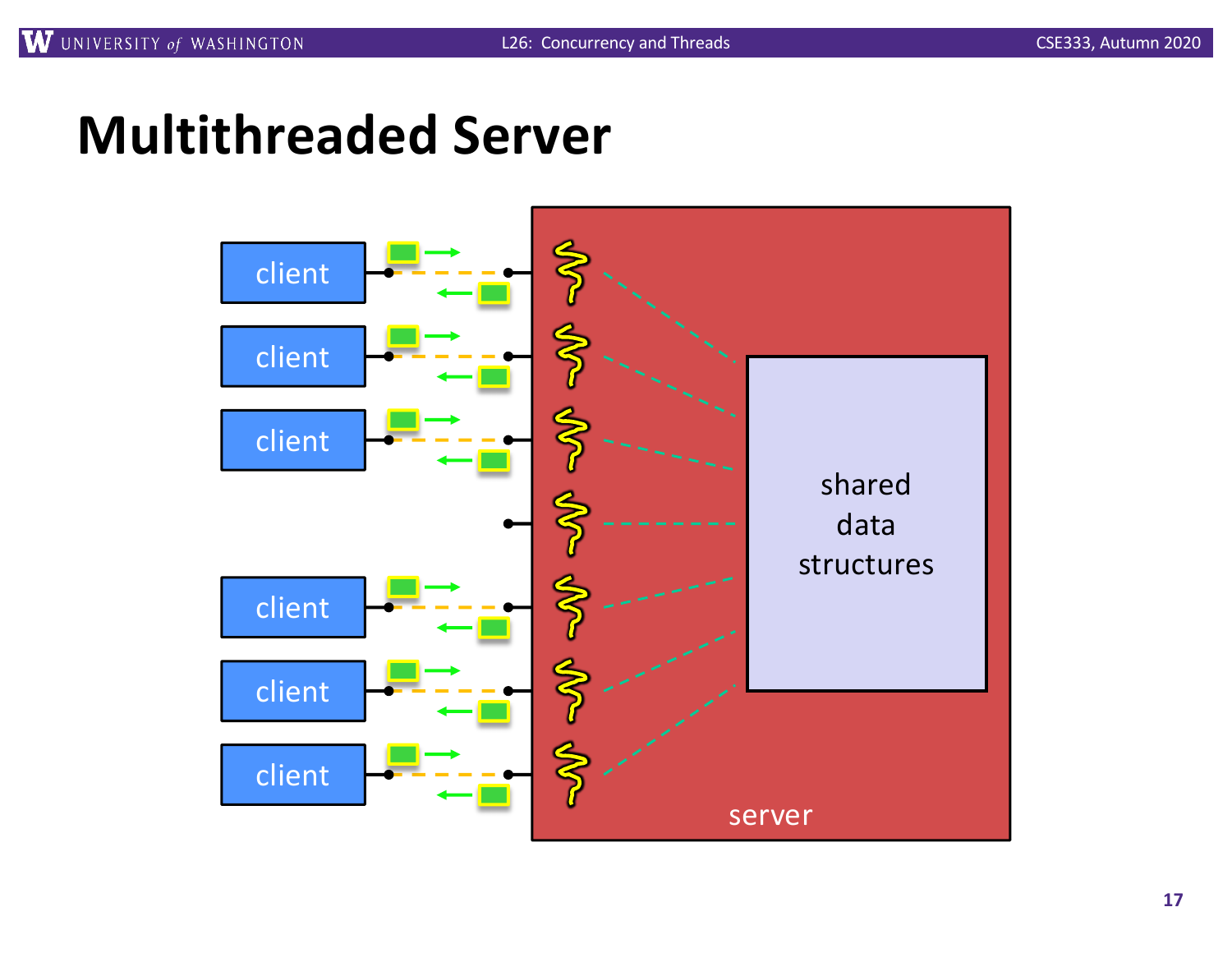## **Concurrent Server via Threads**

\* See searchserver threads/

#### <sup>v</sup> **Notes:**

- **When calling pthread create** (), start routine points to a function that takes only one argument (a  $\text{void*}$ )
	- To pass complex arguments into the thread, create a struct to bundle the necessary data
- How do you properly handle memory management?
	- Who allocates and deallocates memory?
	- How long do you want memory to stick around?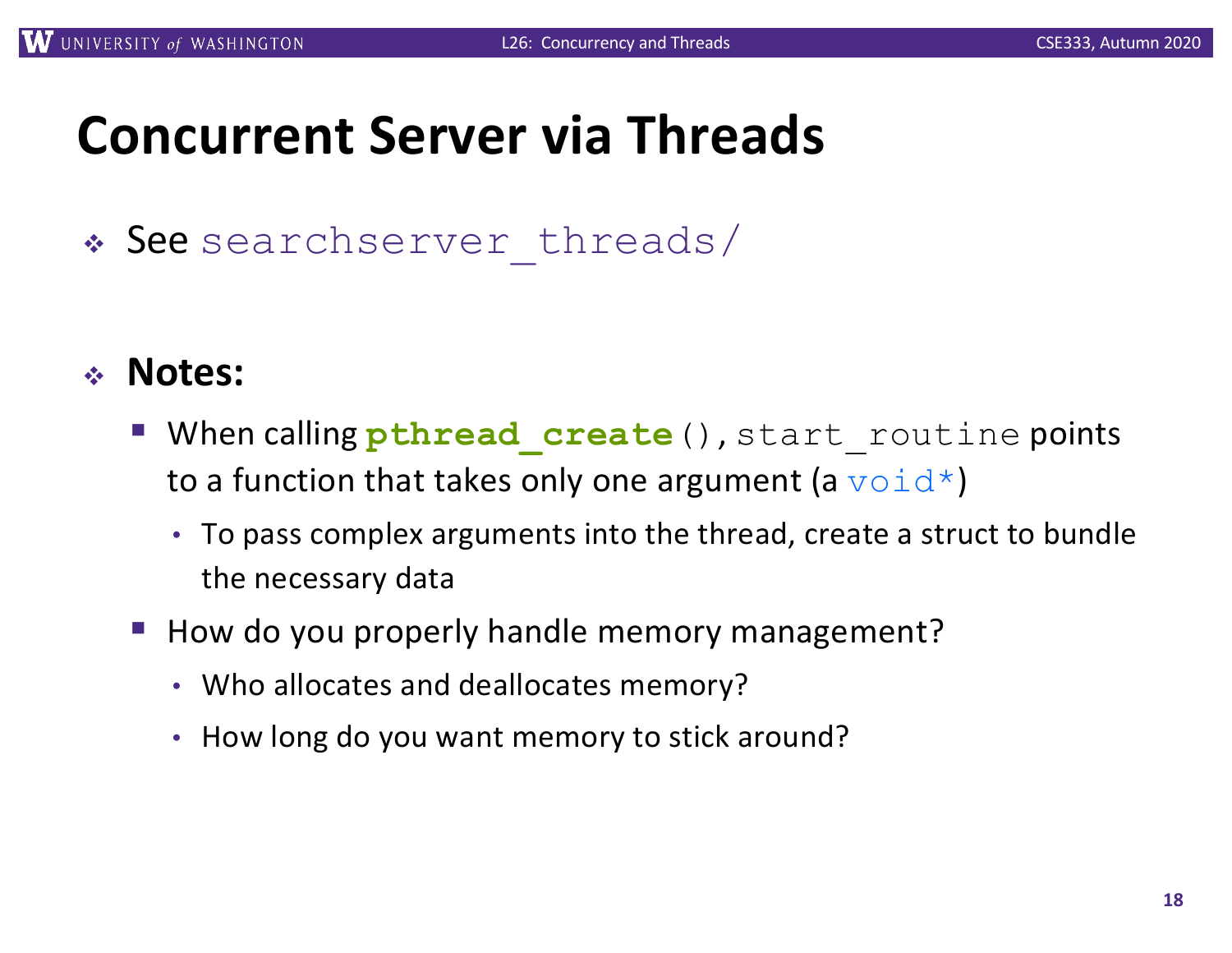# **Whither Concurrent Threads?**

- ◆ Advantages:
	- § Almost as simple to code as sequential
		- In fact, most of the code is identical! (but a bit more complicated to dispatch a thread)
	- Concurrent execution with good CPU and network utilization
		- Some overhead, but less than processes
	- § Shared-memory communication is possible
- <sup>v</sup> Disadvantages:
	- Synchronization is complicated
	- § Shared fate within a process
		- One "rogue" thread can hurt you badly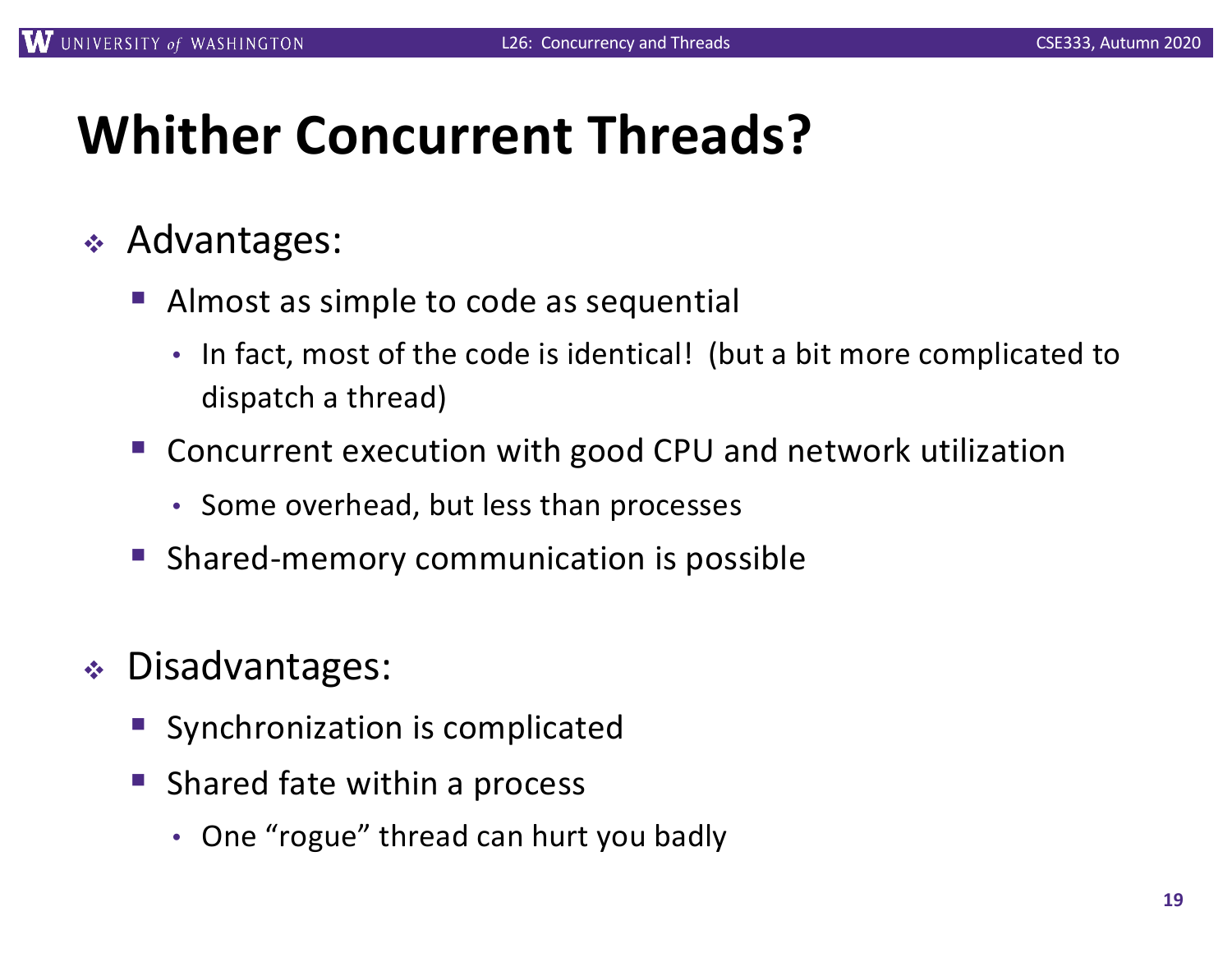## **Threads and Data Races**

- $\cdot$  What happens if two threads try to mutate the same data structure?
	- § They might interfere in painful, non-obvious ways, depending on the specifics of the data structure
- ∗ Example: two threads try to push an item onto the head of a linked list at the same time
	- Could get "correct" answer
	- § Could get different ordering of items
	- Could break the data structure!  $\frac{1}{2}$
	- § Likely *will* get different results each time you run the program a debugging nightmare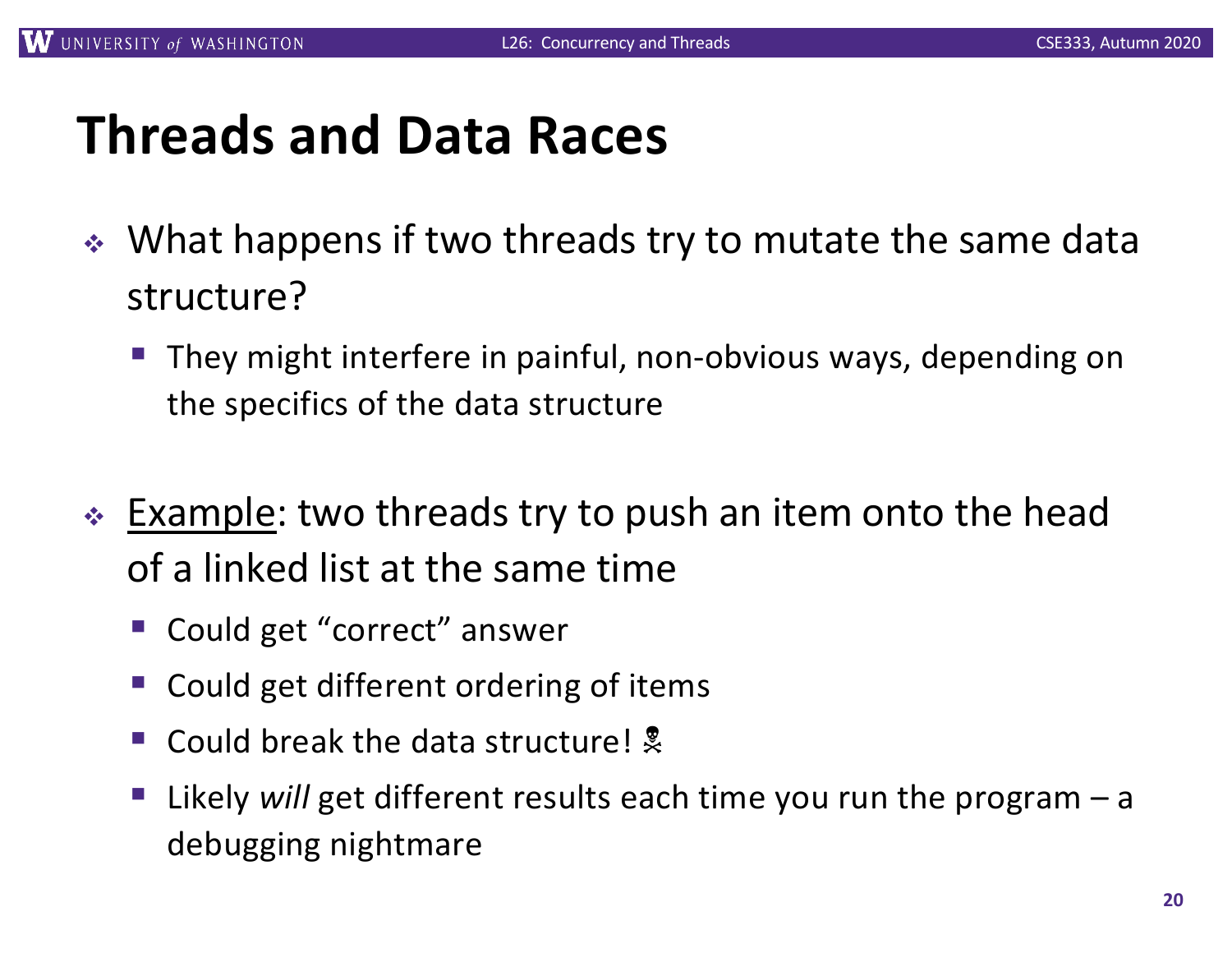## **Data Race Example**

- $\cdot$  If your fridge has no milk, then go out and buy some more
- ↓ What could go wrong?
- $\cdot$  If you live alone:





 $\cdot$  If you live with a roommate:







| if (!milk) { |  |
|--------------|--|
| buy milk     |  |
|              |  |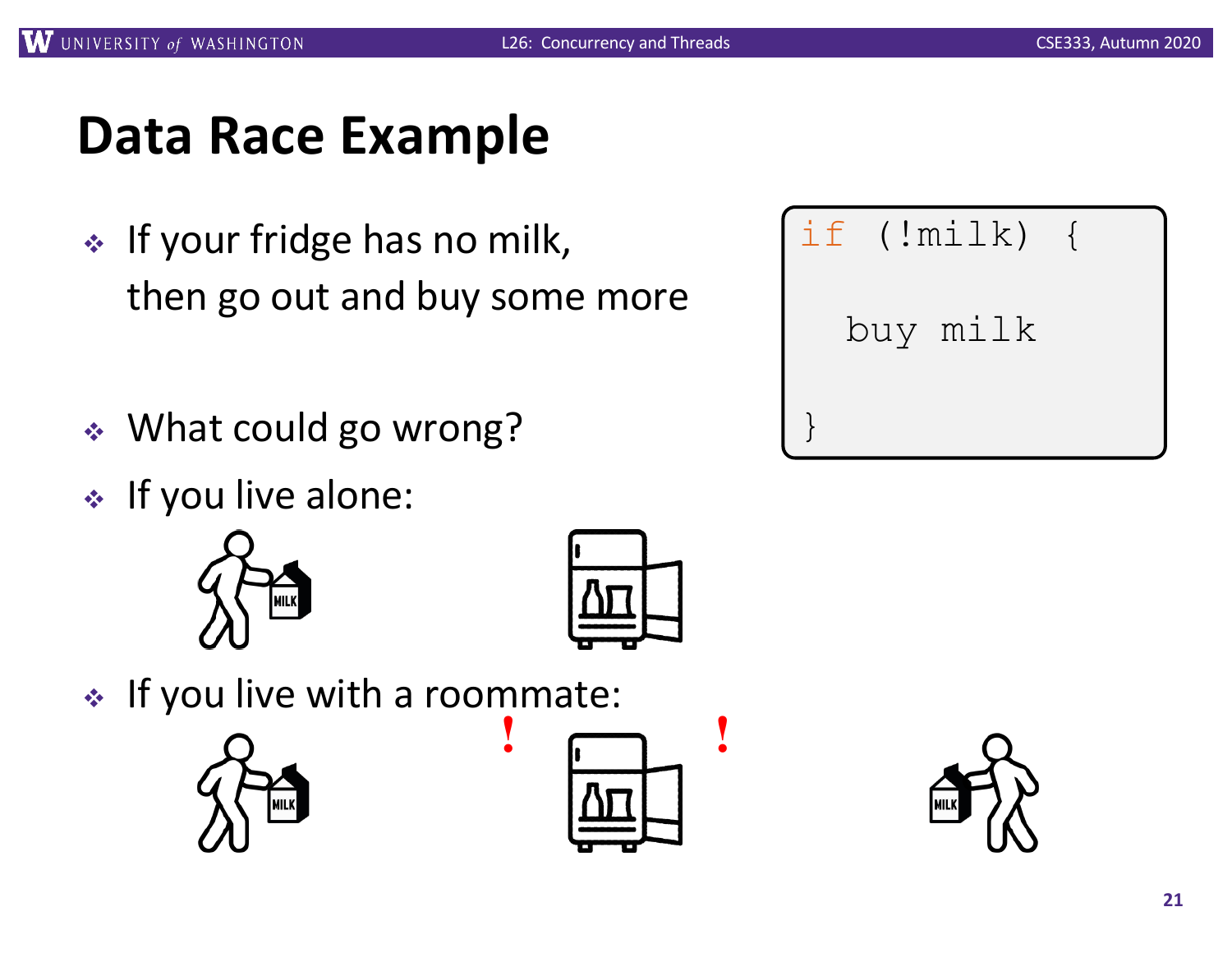## **Data Race Example**

- ◆ Idea: leave a note!
	- Does this fix the problem?
- **A. Yes, problem fixed**
- **B. No, could end up with no milk**
- **C. No, could still buy multiple milk**
- **D. We're lost…**

| if (!note) {          |
|-----------------------|
| if $(\text{!milk})$ { |
| leave note            |
| buy milk              |
| remove note           |
|                       |
|                       |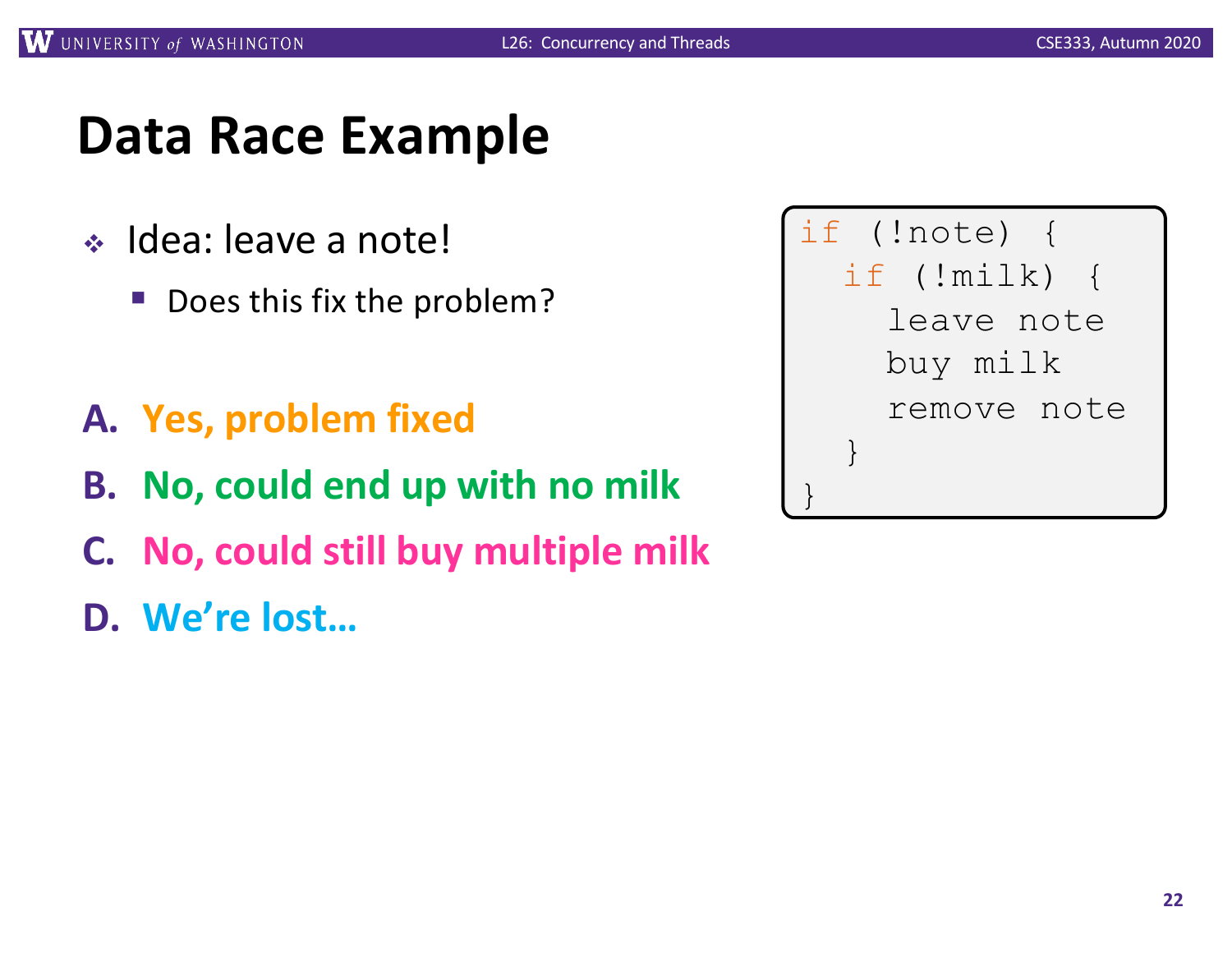# **Synchronization**

- Synchronization is the act of preventing two (or more) concurrently running threads from interfering with each other when operating on shared data
	- Need some mechanism to coordinate the threads
		- "Let me go first, then you can go"
	- § Many different coordination mechanisms have been invented (see CSE 451)
- <sup>v</sup> Goals of synchronization:
	- Liveness ability to execute in a timely manner (informally, "something good happens!")
	- Safety avoid unintended interactions with shared data structures (informally, "nothing bad happens")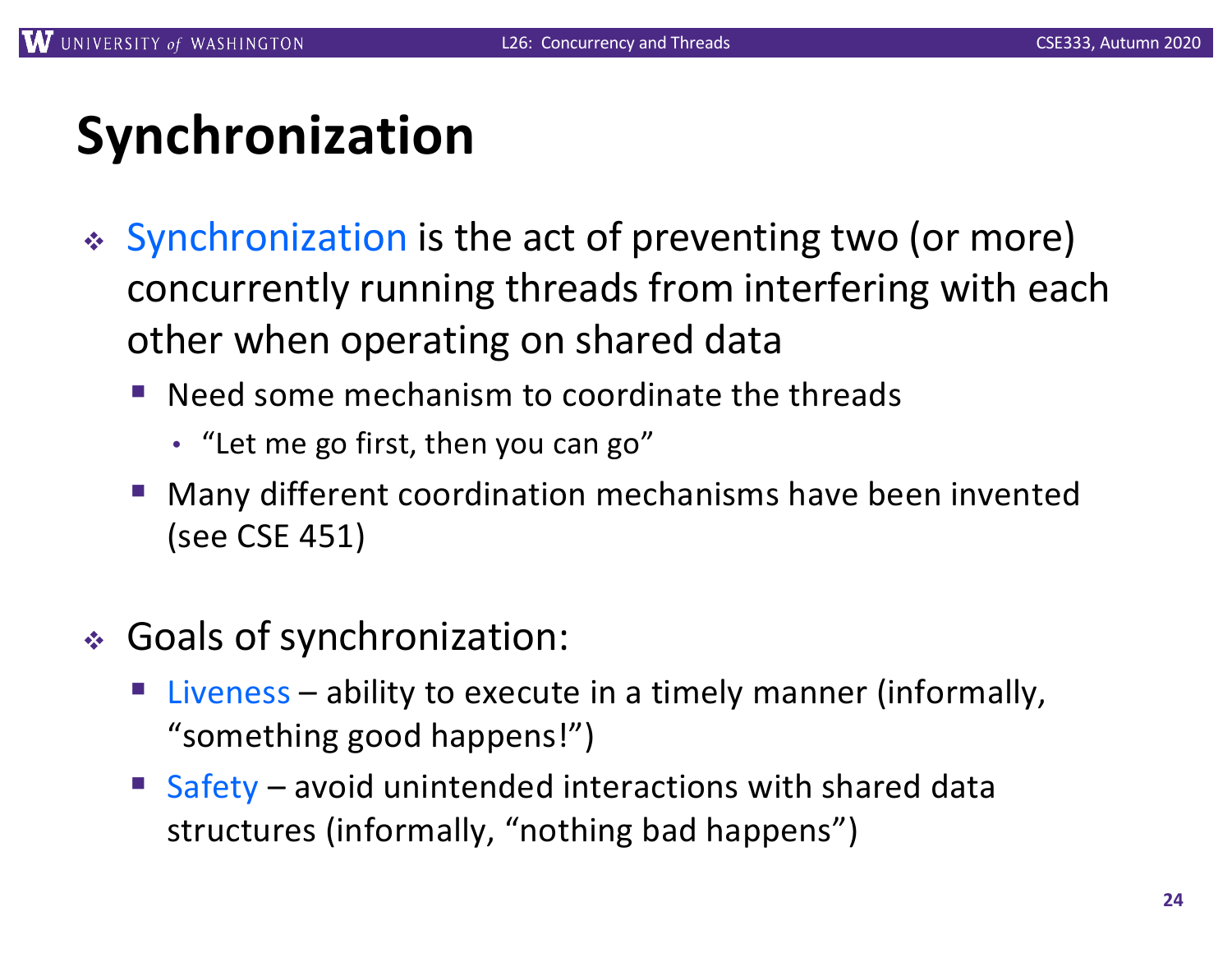# **Lock Synchronization**

- <sup>v</sup> Use a "Lock" to grant access to a *critical section* so that only one thread can operate there at a time
	- § Executed in an uninterruptible (*i.e.* atomic) manner
- $\div$  Lock Acquire
	- Wait until the lock is free, then take it
- <sup>v</sup> Lock Release
	- § Release the lock

```
v Pseudocode:
```

```
// non-critical code
lock.acquire (); J if locked
// critical section
lock.release();
   // non-critical code
                    loop/idle
```
If other threads are waiting, wake exactly one up to pass lock to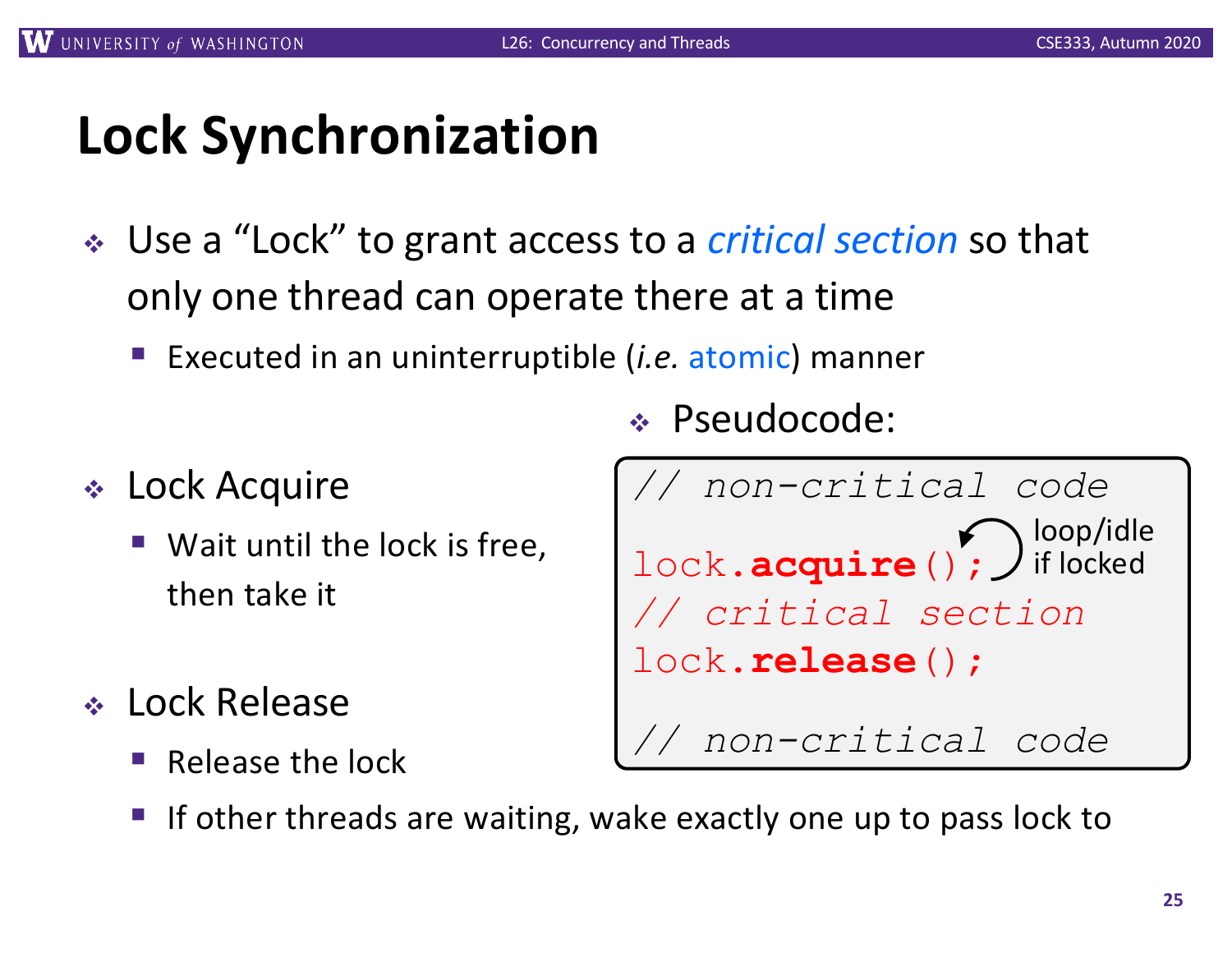# **Milk Example – What is the Critical Section?**

- $\bullet$  What if we use a lock on the refrigerator?
	- § Probably overkill what if roommate wanted to get eggs?
- $\div$  For performance reasons, only put what is necessary in the critical section
	- § Only lock the milk
	- § But lock *all* steps that must run uninterrupted (i.e., must run as an *atomic* unit)

| fridge.lock()<br>if (!milk)<br>buy milk      |
|----------------------------------------------|
| fridge.unlock()                              |
|                                              |
| milk lock.lock()<br>if (!milk) {<br>buy milk |
| $\}$<br>milk lock.unlock()                   |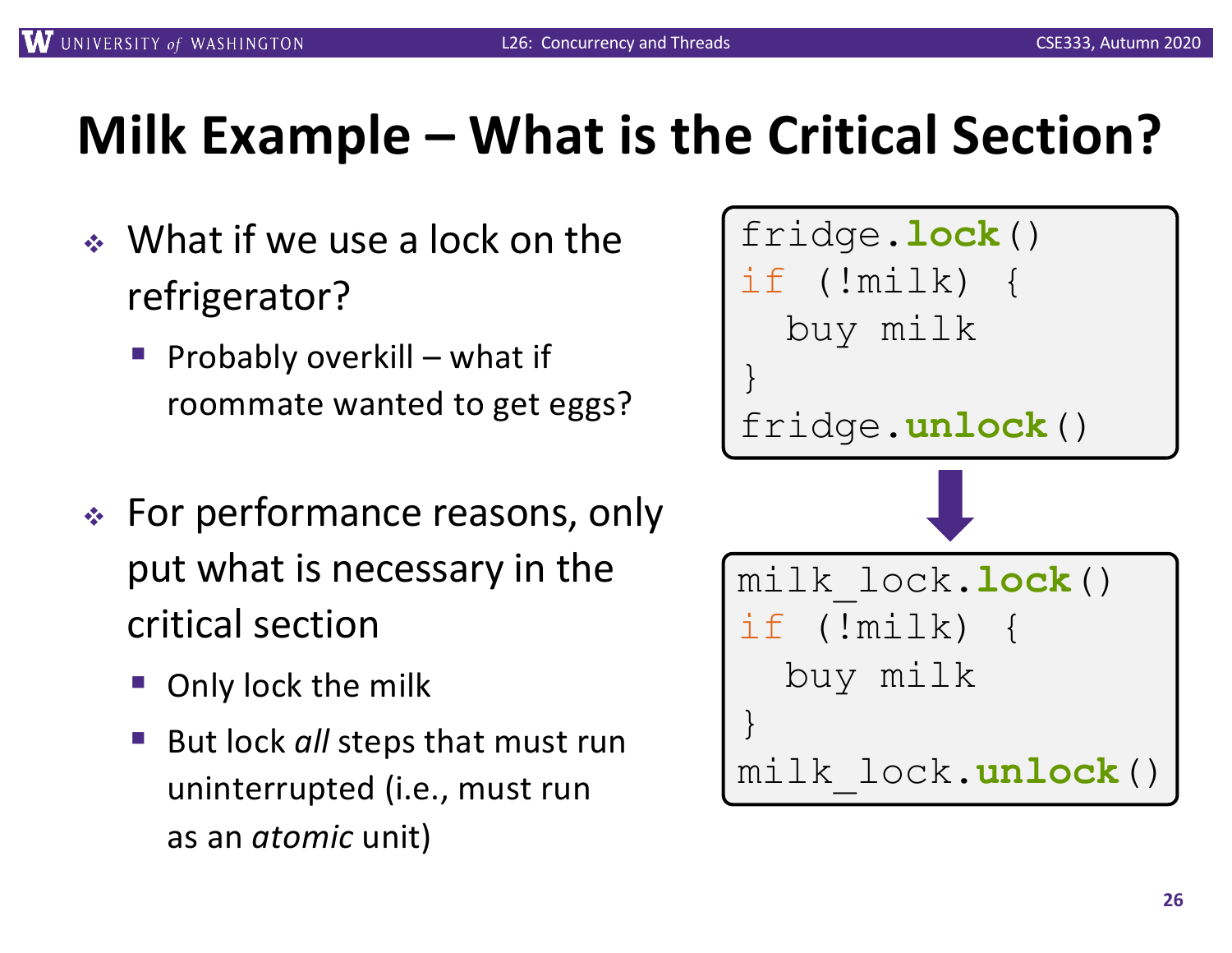## **pthreads and Locks**

- Another term for a lock is a mutex ("mutual exclusion")
	- **pthreads (**#include  $\leq$ pthread.h>) defines datatype pthread\_mutex\_t
- <sup>v</sup> pthread\_mutex\_init() int **pthread\_mutex\_init**(pthread\_mutex\_t\* mutex, const pthread mutexattr t\* attr);
	- § Initializes a mutex with specified attributes
- <sup>v</sup> pthread\_mutex\_lock() int **pthread\_mutex\_lock**(pthread\_mutex\_t\* mutex);
	- § Acquire the lock blocks if already locked
- <sup>v</sup> pthread\_mutex\_unlock() int **pthread\_mutex\_unlock**(pthread\_mutex\_t\* mutex);
	- § Releases the lock